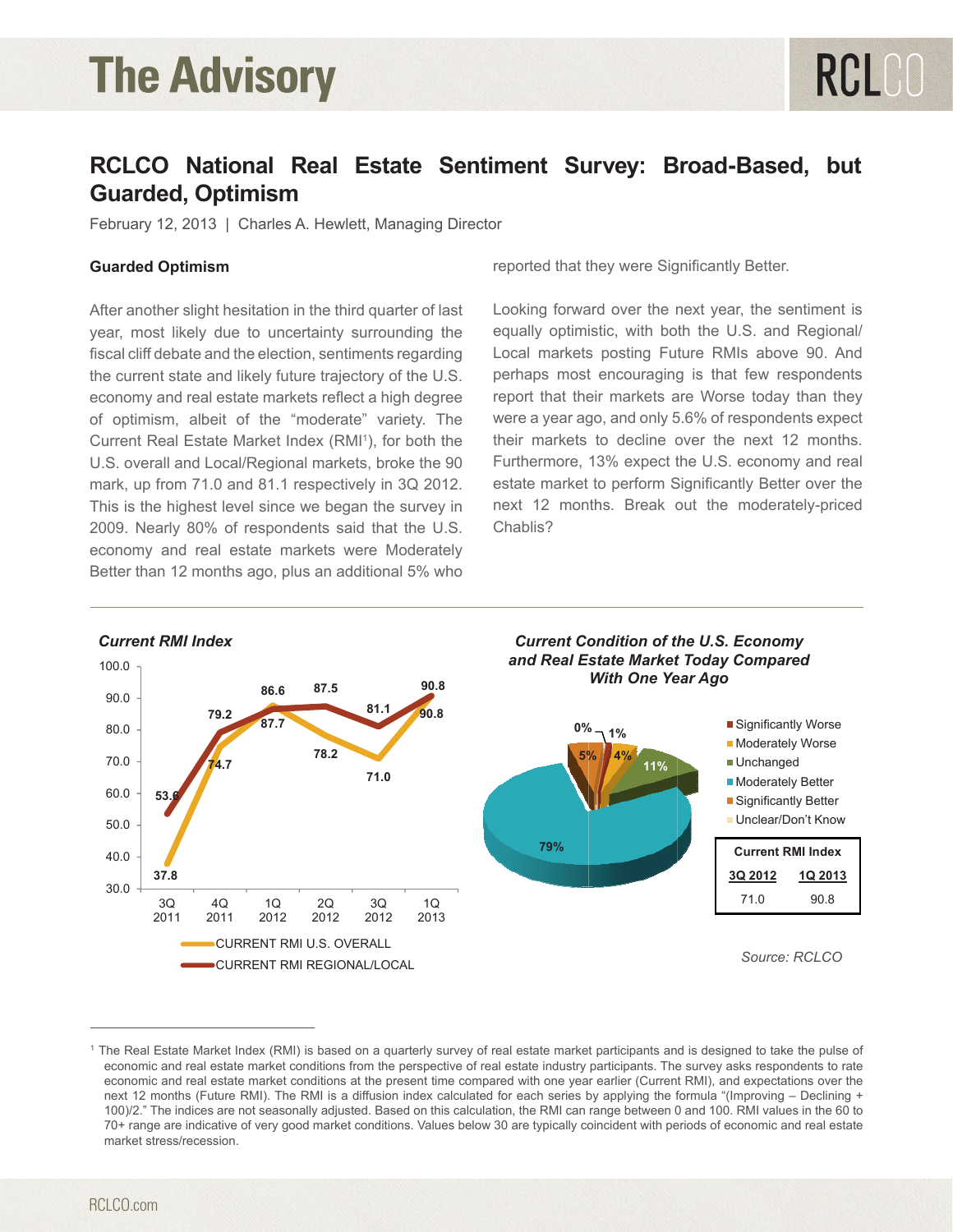## **The Advisory**



#### **Regional Outlook—Dead Cat Bounce?**

No, we think this kitty is alive and kicking, and the real estate markets are on a healthy and sustained path towards recovery and growth. After several quarters of growing optimism about the strength of the recovery in the second half of 2011 and into the first half of 2012, many market participants expressed concern leading up to the 2012 election. RMI metrics declined across the country in 3Q 2012—most sharply down 17% in the Washington, D.C., region and 23% in the Northeast/Mid-Atlantic. Notable exceptions included the Midwest, where the auto business was roaring back, and the South Central/Texas region, driven largely by a surge in the energy sector.

| <b>REGIONAL CURRENT RMIS</b> | <b>2Q 2012</b> | 3Q 2012 | <b>1Q 2013</b> |
|------------------------------|----------------|---------|----------------|
| Northeast/Mid-Atlantic       | 97.2           | 75.0    | 80.6           |
| Washington, DC               | 75.0           | 62.5    | 81.7           |
| Southeast/Florida            | 91.1           | 88.5    | 93.0           |
| Midwest                      | 66.7           | 72.2    | 87.5           |
| South Central/Texas          | 89.7           | 92.3    | 97.4           |
| <b>Mountain West</b>         | 87.0           | 76.7    | 100.0          |
| Pacific West                 | 85.2           | 91.3    | 97.1           |
| Southern California          | 91.7           | 83.3    | 92.9           |
| Global                       | 81.3           | 65.0    | 80.0           |

Fast forward to 1Q 2013, and nearly every market has bounced back to the lofty heights experienced back in 2Q 2012. The outlook for the next 12 months by region reflects continued optimism, with Future domestic RMI indices all above 80, and five out of eight above 90. The Mountain West region, which includes Great Recession poster children Phoenix and Las Vegas, has a Future index of 100, reflecting the near universal belief that these markets will experience continued significant improvement. Even in the D.C. area, where debt ceiling and sequester debates continue to be a main topic of cocktail party chatter, respondents recorded the highest Future RMI since we have been conducting the sentiment survey. Optimists around the Capital Beltway are arguing that the next round of cuts is likely to affect entitlement programs and will not hit the Washington region in a disproportionate way.

The one exception to the unbridled enthusiasm is respondents who are active globally—here the Future RMI dropped down to 60, which presumably reflects perceived risks associated with the continuing malaise in the Eurozone.